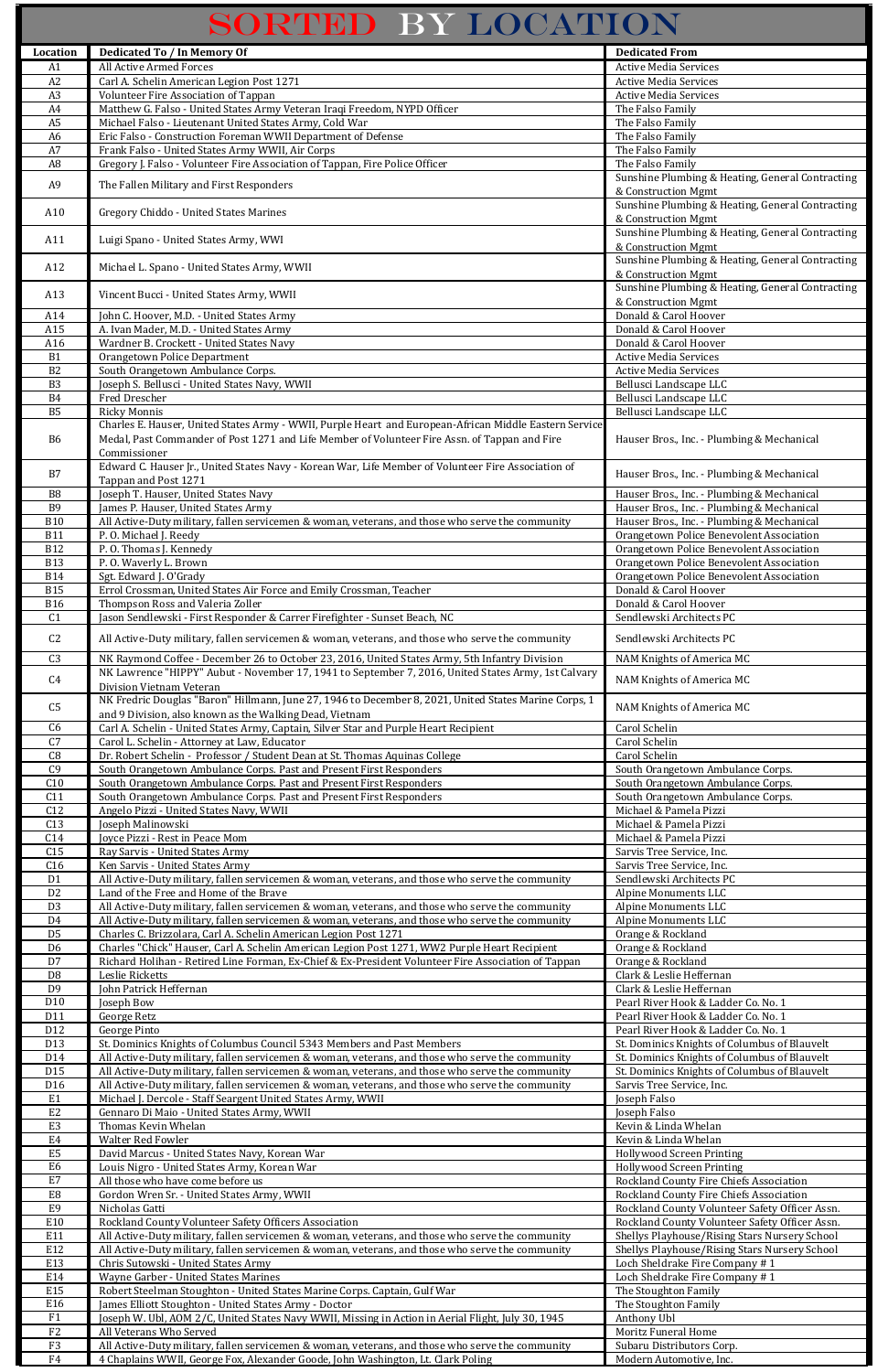## SORTED BY LOCATION

| Location                         | <b>Dedicated To / In Memory Of</b>                                                                                                                                | <b>Dedicated From</b>                                                                            |
|----------------------------------|-------------------------------------------------------------------------------------------------------------------------------------------------------------------|--------------------------------------------------------------------------------------------------|
| F <sub>5</sub>                   | Victor Florio, United States Marine Corps WWII                                                                                                                    | Charles & Marianne Maushardt                                                                     |
| F <sub>6</sub>                   | 514th Air Mobility Wing                                                                                                                                           | Dutch Hill Family Dental - Dr. Thomas Pizzolo                                                    |
| F7                               | Patrick "Chuck" Dizzine                                                                                                                                           | Pat Dizzine                                                                                      |
| F8                               | Bartholomew R. Foley                                                                                                                                              | Foley Signs, Inc.                                                                                |
| ${\rm F}9$                       | All Active-Duty military, fallen servicemen & woman, and all veterans                                                                                             | Foley Signs, Inc.                                                                                |
| F10<br>F11                       | Jerry Marsh Sr, Prisoner of War / Missing in Action<br>Dick Morgan - Vice President Con Edison Emergency Manager, Killed 9/11                                     | The Marsh Family<br>The Simms Family                                                             |
| F12                              | Uncle Ferdinando E. Caione - WWII, Born July 29, 1910 - Deceased August 23, 2006                                                                                  | Gerard & Margaret Morrone                                                                        |
|                                  | The Members of the Marine Corps League, including Active, Inactive, Disabled and Deceased Marines,                                                                |                                                                                                  |
| F13                              | including FMF Corpsmen and FMF Navy Chaplains                                                                                                                     | Rockland Detatchment 243 Marine Corps League                                                     |
| F14                              | All those who have served and currently serve in our armed forces protecting our Freedom                                                                          | The Yannazzone Family, Sparkill, NY                                                              |
| F15                              | The members of the Raymond W. DeMeola VFW Post 1615 Past and Present                                                                                              | Raymond W. DeMeola VFW Memorial Post 1615                                                        |
| F16                              | All Active-Duty military, fallen servicemen & woman, veterans, and those who serve the community                                                                  | Jackson Hose Company #3                                                                          |
| G1<br>G <sub>2</sub>             | <b>Ortman Family Veterans</b><br>Deceased Veterans of the Freitag / Kroeger Family (WWI & WWII)                                                                   | Robert & Alice Ortman<br>The Freitag Family                                                      |
| G <sub>3</sub>                   | Deceased Veterans of the Schauder / Schuler Family (WWI, WWII, & Korean Wars)                                                                                     | The Schauder Family                                                                              |
| $\overline{G4}$                  | Jean Diller - Ladies Auxiliary Volunteer Fire Assn. of Tappan Life Member                                                                                         | Gina Poletto                                                                                     |
| $\overline{G}$                   | Thomas Cherry (Poppy)                                                                                                                                             | Lindsay, Rich, Savannah and James Holihan                                                        |
| G <sub>6</sub>                   | Richard J. Holihan, Sgt. Orangetown P.D. & Member Volunteer Fire Association of Tappan & Lindsay                                                                  | Savannah & James Holihan                                                                         |
|                                  | Holihan, Teacher                                                                                                                                                  |                                                                                                  |
| G7                               | Christopher Holihan, NYPD ESU Truck 1 & Member Volunteer Fire Association of Tappan & Megan<br>Holihan, Teacher                                                   | Molly Holihan                                                                                    |
|                                  | Michael Holihan, Ex-Chief & Tracy Holihan, Past Vice-President and Teacher, Volunteer Fire Association of                                                         |                                                                                                  |
| ${\rm G}8$                       | Tappan                                                                                                                                                            | Connor, Riley and Sean Holihan                                                                   |
| G <sub>9</sub>                   | Richard F. Holihan, Ex-Chief & Past President, Volunteer Fire Association of Tappan                                                                               | Regina Holihan                                                                                   |
| G10                              | Richard J. Holihan, United States Marine Corps, WWII & Member Volunteer Fire Assn. of Tappan & Jeanne                                                             | Rich & Regina Holihan                                                                            |
|                                  | M. Holihan, Volunteer Fire Assn. of Tappan Ladies Auxiliary                                                                                                       |                                                                                                  |
| G11                              | Albert Piscitelli, United State Army, Korean War                                                                                                                  | Rich & Regina Holihan                                                                            |
| G12                              | Walter Jackson, United States Army, WWII                                                                                                                          | Walter Jackson                                                                                   |
| G13<br>G14                       | Continental Light Dragoons, September 28th, 1778<br>Mr. Warren T. DeTemple, U.S. Army Veteran                                                                     | Walter Jackson<br>The DeTemple Family                                                            |
| G15                              | Mr. Woodrow DeTemple, U.S. Army Veteran                                                                                                                           | The DeTemple Family                                                                              |
| G16                              | Mr. Edward J. DeTemple, U.S. Navy Veteran                                                                                                                         | The DeTemple Family                                                                              |
| H1                               | Michael Santana - United States Marine Corps                                                                                                                      | Robert & Alice Ortman                                                                            |
| H2                               | Thanks to Majella Gallagher                                                                                                                                       | Tony, George, Ronnie, Richie & Tony Pins                                                         |
| H <sub>3</sub>                   | John Farry - NYPD Detective 2, Volunteer Fire Association of Tappan Life Member                                                                                   | <b>Richard Farry</b>                                                                             |
| H <sub>4</sub>                   | Patrick J. Farry - United States Army, WWII                                                                                                                       | The Farry Family                                                                                 |
| H <sub>5</sub>                   | Harold E. Turner - United States Army Air Corps, WWII Veteran, Grandfather of Maureen Schmidt &<br>Theresa Raltazzi                                               | Mark & Maureen Schmidt                                                                           |
| H <sub>6</sub>                   | Theodore Matz - United States Navy, WWII and Korean War                                                                                                           | Mark & Maureen Schmidt & Family                                                                  |
| H7                               | Kenneth Schmidt Sr "Paba" - Ex-Chief and Past Commissioner Volunteer Fire Association of Tappan                                                                   | Mark & Maureen Schmidt & Family                                                                  |
| H8                               | Leonard L. Sullivan - Ex-Chief of the Volunteer Fire Association of Tappan                                                                                        | The Sullivan Family                                                                              |
| H <sub>9</sub>                   | Patrick T. Sullivan - Past Commissioner of the Tappan Fire District                                                                                               | The Sullivan Family                                                                              |
| H <sub>10</sub>                  | George D. Garrecht Jr. - United States Army                                                                                                                       | George Garrecht IV & Marianne Garrecht                                                           |
| $\overline{H11}$                 | George D. Garrecht III - United States Navy                                                                                                                       | George Garrecht IV & Marianne Garrecht                                                           |
| H12<br>H13                       | Patrick J. Tobin - United States Army Ranger                                                                                                                      | George Garrecht IV & Marianne Garrecht                                                           |
| H14                              | Robert F. Scott Sr. - United States Navy<br>George Yezarsky                                                                                                       | George Garrecht IV & Marianne Garrecht<br>Bobby, Cheri & Samantha Yezarsky                       |
| H15                              | George Vermeulen                                                                                                                                                  | Bobby, Cheri & Samantha Yezarsky                                                                 |
| H16                              | Harry Weber - United States Army, 1953-1956                                                                                                                       | Thomas & Brigid McKenna                                                                          |
| I1                               | George L. Fuller - Captain Signal Corp & Selective Service, World War II                                                                                          | The Fuller Family                                                                                |
| I <sub>2</sub>                   | Sidney W. Jennings - CPO Signal Corp., United States Army, World War II                                                                                           | The Fuller Family                                                                                |
| <b>I3</b>                        | Richard D. Farry - DK3, United States Navy                                                                                                                        | The Fuller Family and Patricia Paris                                                             |
| I4<br><b>I5</b>                  | John M. Perry - United States Army, KIA World War I<br>Joseph Basso, Jr. - Veteran, Korean War                                                                    | John M. Perry Post 1044 of The American Legion<br>John M. Perry Post 1044 of The American Legion |
| <b>I6</b>                        | Dominick V. D'Auria - U.S. Army Veteran, Korean War                                                                                                               | John M. Perry Post 1044 of The American Legion                                                   |
| I7                               | Warren F. Kaiser - U.S. Air Force Veteran, Vietnam War                                                                                                            | John M. Perry Post 1044 of The American Legion                                                   |
| <b>I8</b>                        | John J. Ridge - Veteran, Korean War                                                                                                                               | John M. Perry Post 1044 of The American Legion                                                   |
| $\overline{19}$                  | Richard A. Ross - United States Army Veteran, Vietnam War                                                                                                         | John M. Perry Post 1044 of The American Legion                                                   |
| <b>I10</b>                       | Ronald J. Steiner - United States Army Veteran, Korean War                                                                                                        | John M. Perry Post 1044 of The American Legion                                                   |
| I11<br>I12                       | Robert E. Weigel - United States Army Air Corps, World War II<br>George Leonard - United States Army, Pacific Theater, WWII, Volunteer Fire Association of Tappan | John M. Perry Post 1044 of The American Legion<br>The Leonard Family                             |
| I13                              | Arthur Wright - United States Army, WWII, African Campaign                                                                                                        | The Leonard Family                                                                               |
| I14                              | John H. Stuerke                                                                                                                                                   | John H. Stuerke                                                                                  |
| <b>I15</b>                       | Robert Mullaly - United States Air Force, Vietnam                                                                                                                 | Labrador Mechanical, LLC                                                                         |
| <b>I16</b>                       | Joseph J. Mckenna Jr. - United States Marine Corps.                                                                                                               | Helene & Joe McKenna                                                                             |
| J <sub>1</sub>                   | Sgt. Louis Patrick Bergin - United States Army                                                                                                                    | John & Marsha Seebach                                                                            |
| J <sub>2</sub>                   | John Bergin Sr. - Jackson Hose Co. #1 - Nyack, NY                                                                                                                 | Mary Seebach<br>Steven Seebach                                                                   |
| J3<br>J4                         | Michael James Seebach - United States Navy, 1980 - 1984<br>Allan F Seebach Jr - Volunteer Fire Association of Tappan                                              | Helena Bardusco & Michael Seebach                                                                |
| J5                               | John C. Seebach - United States Navy, WWII 1943-1946                                                                                                              | Allan Seebach                                                                                    |
| $\overline{16}$                  | John F. Seebach - United States Army, WWI 1918-1919                                                                                                               | Allan Seebach                                                                                    |
| 17                               | Allan F. Seebach Sr. - United States Navy, Korean War 1951-1955                                                                                                   | Allan Seebach                                                                                    |
| J8                               | John A. McKenna - Volunteer Fire Association of Tappan                                                                                                            | Helene & Joe McKenna                                                                             |
| J9                               | Kevin P. McKenna - United States Marine Corps.                                                                                                                    | Helene & Joe McKenna                                                                             |
| 110<br>111                       | William J. Kuhn - United States Navy, WWII                                                                                                                        | Helene & Joe McKenna                                                                             |
| 12                               | James L. Kranz- United States Air Force, Vietnam<br>Judge John A. McKenna                                                                                         | Helene & Joe McKenna<br>Helene & Joe McKenna                                                     |
| J13                              | Michael McKenna - United States Navy, WWII                                                                                                                        | Helene & Joe McKenna                                                                             |
| J14                              | John A. McKenna Jr. - United States Army, WWII                                                                                                                    | Helene & Joe McKenna                                                                             |
| J15                              | Conrad McKenna - United States Army, WWI                                                                                                                          | Helene & Joe McKenna                                                                             |
| J16                              | Joseph J. McKenna Jr. - United States Navy                                                                                                                        | Helene & Joe McKenna                                                                             |
| K1                               | Steven Malagraph - NYPD-ESU, SOAC, Nyack Hospital Emergency Nurse                                                                                                 | John Vitale                                                                                      |
| K <sub>2</sub><br>K <sub>3</sub> | Vitale Family - John, Susan, Tina, Wade<br>Paul C. Raso, Jr. - Volunteer Fire Association of Tappan, Honorary Member                                              | John Vitale                                                                                      |
| K4                               | Joseph E. Raso - Lieutenant Colonel United States Army, 97th Combat Engineers, WWII                                                                               | Margaret Raso<br>Paul Raso                                                                       |
| K <sub>5</sub>                   | Coneo DeMaio - United States Navy, WWII                                                                                                                           | Paul Raso                                                                                        |
| K6                               | Joseph Albanese & John Miller                                                                                                                                     | Kathy & Robert Miller                                                                            |
| K7                               | All military that died for our freedom                                                                                                                            | Hank Heninger                                                                                    |
| $\rm K8$                         | Elizabeth Alexander - Carl A. Schelin American Legion Post 1271                                                                                                   | Carl A. Schelin American Legion Post 1271                                                        |
| K <sub>9</sub>                   | Lawrence Gray - Carl A. Schelin American Legion Post 1271                                                                                                         | Carl A. Schelin American Legion Post 1271                                                        |
| K10                              | Past Chiefs of the Volunteer Fire Association of Tappan                                                                                                           | Ex-Chiefs of Volunteer Fire Association of Tappan                                                |
| K11<br>K12                       | All those who perished on Sept. 11, 2001<br>Sgt. Daniel M. Fitzpatrick - World War II                                                                             | Rich & Alice Black<br>Pat & Tom Quinn                                                            |
| K13                              | Pvt Charles P. Quinn - World War I, Killed in Action                                                                                                              | Pat & Tom Quinn                                                                                  |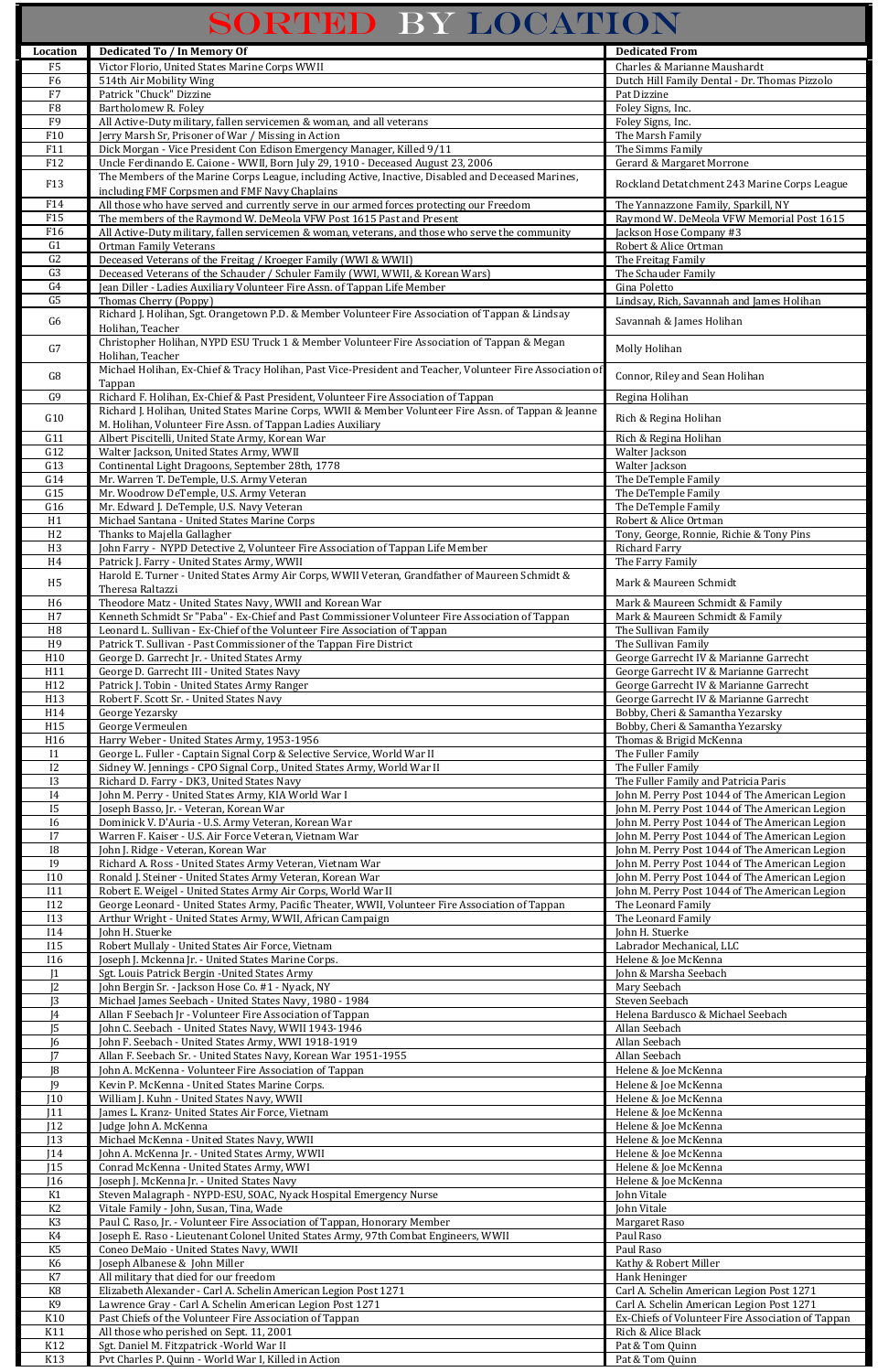## SORTED BY LOCATION

| Location                         | <b>Dedicated To / In Memory Of</b>                                                                                                                                   | <b>Dedicated From</b>                                      |
|----------------------------------|----------------------------------------------------------------------------------------------------------------------------------------------------------------------|------------------------------------------------------------|
| K14                              | William H. Harris Jr - United States Army Air Corps, WWII                                                                                                            | Roy Harris                                                 |
| K15                              | Allen Daniel Kunz                                                                                                                                                    | Tommy & Kim Quinn                                          |
| K16                              | Joseph Hauser Sr.                                                                                                                                                    | Joe Hauser Jr. & Family                                    |
| L1                               | Thomas A. Migge, United States Navy - Korean War, Volunteer Firefighter VFAT                                                                                         | <b>Thomas Migge</b>                                        |
| $\overline{L2}$                  | Arthur Brokenbrow - United States Navy Veteran - WWI                                                                                                                 | <b>Thomas Migge</b>                                        |
| L <sub>3</sub>                   | Thomas Brokenbrow - United States Navy Veteran - WWI                                                                                                                 | <b>Thomas Migge</b>                                        |
| $\operatorname{L4}$<br>L5        | Vincent Marucci - United States Navy - Korean War Veteran, Volunteer Firefighter VFAT<br>George Vermeulen - Father, Korean War Veteran, Volunteer Firefighter Tappan | Josetta Marucci<br>Kim & Bobby DeTemple                    |
| L <sub>6</sub>                   | Ron & Rose Ciolfi                                                                                                                                                    | Rose Chadwick                                              |
| L7                               | Eric Werner - Firefighter, Volunteer Fire Association of Tappan                                                                                                      | Dianne & Ralph Werner                                      |
| $^{\rm L8}$                      | Wayne Werner - Ex-Chief, Volunteer Fire Association of Tappan                                                                                                        | Dianne & Ralph Werner                                      |
| L <sub>9</sub>                   | Ralph G. Werner - United States Army, Volunteer Fire Association of Tappan                                                                                           | Dianne & Ralph Werner                                      |
| L10                              | Dianne M. Werner - Nurse - 45 Years, Community Services                                                                                                              | Dianne & Ralph Werner                                      |
| L11                              | PFC Joseph Carney                                                                                                                                                    | Laura Carney                                               |
| L12<br>L13                       | <b>Bartholomew Allegro</b>                                                                                                                                           | Frank and Eva Allegro                                      |
| L14                              | Joseph Wakal<br>Raymond J. Luckasavage - United States Army, Korean War Veteran                                                                                      | Frank and Eva Allegro<br>Lee Ann & Robert Sokol            |
| L15                              | FF Timothy P. Klein - FDNY Ladder 170, LODD 4-24-2022                                                                                                                | Jack & Gini Higgins                                        |
| L16                              | John Jay Higgins - United States Army, WWII (Germany)                                                                                                                | Jack & Gini Higgins                                        |
| M1                               | William V. Harris, Jr. - Chief of Pearl River Fire Department and WTC Volunteer                                                                                      | Antoinette Harris                                          |
| M <sub>2</sub>                   | William V. Harris IV - United States Marine Corps                                                                                                                    | Antoinette Harris                                          |
| M <sub>3</sub>                   | Herbert R Beckmann - United States Army                                                                                                                              | The Harris Family                                          |
| M4                               | William V Harris, Sr - United States Army                                                                                                                            | The Harris Family                                          |
| M <sub>5</sub><br>M <sub>6</sub> | Anthony J Ozelski - United States Army<br>Joseph Cortes - United States Air Force                                                                                    | The Harris Family<br>Raymond Salva Jr.                     |
| M7                               | Fernando Cortes - United States Marine Corps.                                                                                                                        | Raymond Salva Jr.                                          |
| M8                               | Corinne and Michelle Gallagher                                                                                                                                       | The Farrell Family                                         |
| M <sub>9</sub>                   | Donald (Donny) Farrell                                                                                                                                               | Linda Farrell                                              |
| M10                              | Harry J. Johnson Sr. - United States Army, WWII                                                                                                                      | The Johnson Family                                         |
| M11                              | Harry J. Johnson Jr. - United States Marines, Vietnam                                                                                                                | The Johnson Family                                         |
| M12                              | Cornelius Sullivan - United States Army, 1955-1957                                                                                                                   | Christine & Kevin Sullivan                                 |
| M13<br>$\overline{M}14$          | Lynne Kelly RN - Frontline worker<br>David Starink - 2nd Class Petty Officer, US Navy. Sgt NY Army National Guard                                                    | <b>Terry Starink</b>                                       |
| M15                              | Charles A. Starink - United States Navy, WWII                                                                                                                        | <b>Terry Starink</b><br>Linda Falso                        |
| M16                              | Jaclyn Loweree RN - Frontline Worker                                                                                                                                 | Linda Falso                                                |
| N <sub>1</sub>                   | MM 2nd Class Victor L E Croal USCG                                                                                                                                   | The Croal Family                                           |
| N <sub>2</sub>                   | T/SGT David L Jones Jr USAAF                                                                                                                                         | The Jones Family                                           |
| N3                               | Joseph Hendon - United States Marine Corp - Iraq War                                                                                                                 | Maggie De Aloe                                             |
| N <sub>4</sub>                   | Arnold Berkman - United States Navy WWII & Korean War, Captain NYPD Housing                                                                                          | Laurie & Mitch Liner                                       |
| N <sub>5</sub><br>N <sub>6</sub> | Harry Liner - United States Army Staff Seargent, WWII                                                                                                                | Laurie & Mitch Liner                                       |
|                                  | Justin Santinelli<br>Joseph Smith who desperately wanted to serve in WWII, but was prevented by age (36 Yrs) and having                                              | Marissa Santinelli                                         |
| N7                               | two young children                                                                                                                                                   | <b>Trudy Smith</b>                                         |
| N <sub>8</sub>                   | My Husband, Firefighter Bryan Doyle of FDNY Squad 18 & Volunteer Fire Association of Tappan                                                                          | Taryn Doyle                                                |
| N <sub>9</sub>                   | Thomas J. Goldrick, Rockland Sheriff (1982-1991), Retired NYPD, United States Army WWII - 5th Army                                                                   |                                                            |
|                                  | Italian Campaign                                                                                                                                                     | Tom Goldrick Jr.                                           |
| N10                              | Corporal Martin Ludwig, United States Marine Corps., WWII 1942-946                                                                                                   | Russell Becker                                             |
| N11                              | Corporal Raymond Schopmann, United States Army, Killed in Action Vietnam War 1968                                                                                    | Russell Becker                                             |
| N12<br>N13                       | George R. Cerbasi Sr.<br>Robert G. Grosbeck - United States Air Force, First Class                                                                                   | Thomas Gaspari Jr & Trista Merkle<br>Marilyn Grosbeck      |
| N14                              | John English - United States Army - Korean War                                                                                                                       | Alice & Joe English                                        |
| N15                              | Arthur W. Pekar - United States Army - WWII                                                                                                                          | Pamela M. Pekar                                            |
| N16                              | Nicholas Popovich - United States Army                                                                                                                               | Diane Popovich                                             |
| 01                               | Thomas Cozzi - United States Army - WWII                                                                                                                             | Dianne Cozzi                                               |
| 02                               | Carl Canzona Sr.                                                                                                                                                     | Canzona's Market, LTD.                                     |
| 03                               | Lori Ann Speranza Langone - COVID-19 Victim, May 30, 1962 - March 4, 2021, Wife of Michael, Mother of                                                                | Lorraine & Frank LaRocca                                   |
| 04                               | Lindsay - Chase, Julia & Michael - Rest in Peace                                                                                                                     |                                                            |
| 05                               | Roderick W. Eiband - WWII Veteran, European Theatre of Operations (ETO) Germany<br>Michael P. Verrilli - WWII Veteran, Purple Heart Recipient, 101 Airborne          | Lorraine & Frank LaRocca<br>Linda Verrilli and Family      |
| 06                               | Andrew Bopp - United States Army                                                                                                                                     | Mr. & Mrs. James Fox                                       |
| 07                               | James Fox - United States Army                                                                                                                                       | Mr. & Mrs. James Fox                                       |
| 08                               | Vincent T Healey                                                                                                                                                     | The Healey Family                                          |
| 09                               | Lea and Sam Lebensohn - My brave GrandMother & Great Uncle, who rest in American soil, originally from                                                               | Helena Bardusco                                            |
|                                  | Lviv                                                                                                                                                                 |                                                            |
| 010                              | All Active-Duty military, fallen servicemen & woman, veterans, and those who serve the community                                                                     | <b>Stateline Family Restaurant</b>                         |
| 011<br>012                       | Lt. Mary Riley Huelbig - Q3CTF71 Japan and Alex Huelbig, Petty Officers 2nd Class United States Navy<br>Huelbig Veterans United States Navy & Marine Corps           | Cecilia and Richard Huelbig<br>Cecilia and Richard Huelbig |
|                                  | Morris (Moe) E. Scott - United States Army Staff Seargent - WWII, Orangeburg FD Ex-Chief and Life                                                                    |                                                            |
| 013                              | Member                                                                                                                                                               | Dennis & Eileen Scott                                      |
| 014                              | Peter A. Tedesco, United States Army - WWII                                                                                                                          | Dennis & Eileen Scott                                      |
| 015                              | Raymond Holmes Jr.                                                                                                                                                   | The Holmes Family                                          |
| 016                              | Those who serve our community.                                                                                                                                       | Tappan Senior Citizens Association                         |
| P <sub>1</sub>                   | Richard A. Miller - United States Army - WWII                                                                                                                        | Richard & Janine Miller                                    |
| P <sub>2</sub>                   | Donald Sullivan - United States Army, WWII                                                                                                                           | Richard & Janine Miller                                    |
| P <sub>3</sub><br>P <sub>4</sub> | Glenn Noble Wilcox Jr.<br>Frank Perruna Sr.                                                                                                                          | Your daughter Debbie<br>Nanci Perruna                      |
| P <sub>5</sub>                   | Joseph Brewer                                                                                                                                                        | Nanci Perruna                                              |
| P6                               | Hugh Gaynor Jr. - United States Merchant Marines, WWII                                                                                                               | Thomas Gaynor                                              |
| P7                               | Patrick Gaynor - United States Marine Corps, Afghanistan and Iraq                                                                                                    | Thomas Gaynor                                              |
| P <sub>8</sub>                   | Michael Williams 47pct                                                                                                                                               | Kevin Cully                                                |
| P9                               | All Active-Duty military, fallen servicemen & woman, veterans, and those who serve the community                                                                     | Joseph D'Ercole Jr.                                        |
| P10                              | All Active-Duty military, fallen servicemen & woman, veterans, and those who serve the community                                                                     | Joseph D'Ercole Jr.                                        |
| P11                              | My father, Bill Chamberlain                                                                                                                                          | Gail Raffaele                                              |
| P12<br>P13                       | Ed Slavin - Korean War Veteran<br>Thomas Gavigan - United States Army, Korean War                                                                                    | Raymond & Jane Slavin<br>William Loweree                   |
| P14                              | Donald Ellis - United States Army, Vietnam War                                                                                                                       | William Loweree                                            |
| P15                              | William Loweree - United States Navy, Vietnam War                                                                                                                    | William Loweree                                            |
| P16                              | Richard J. Phelan - United States Navy, Korean War                                                                                                                   | Mary Ann Phelan                                            |
| Q <sub>1</sub>                   | William A. Crable, Sr.                                                                                                                                               | Annamae Crable                                             |
| Q <sub>2</sub>                   | Richard Fitzgerald, William Fitzgerald and John Ferris                                                                                                               | George Fitzgerald                                          |
| Q <sub>3</sub>                   | Corporal Steve Vahaviolos- United States Marine Corps, KIA May 11th 2006                                                                                             | <b>Gus Vahaviolos</b>                                      |
| Q4                               | Ralph L. DeLorenzo                                                                                                                                                   | Charlene Delorenzo                                         |
| Q <sub>5</sub><br>Q <sub>6</sub> | Anthony J Palazolo, Jr.<br>Roy T. Pook                                                                                                                               | With Love, James & Henry<br>Charlene Delorenzo             |
|                                  | John Mitchell - United States Army, SFC - Battle of the Bulge                                                                                                        | Judith Mitchell Macknight                                  |